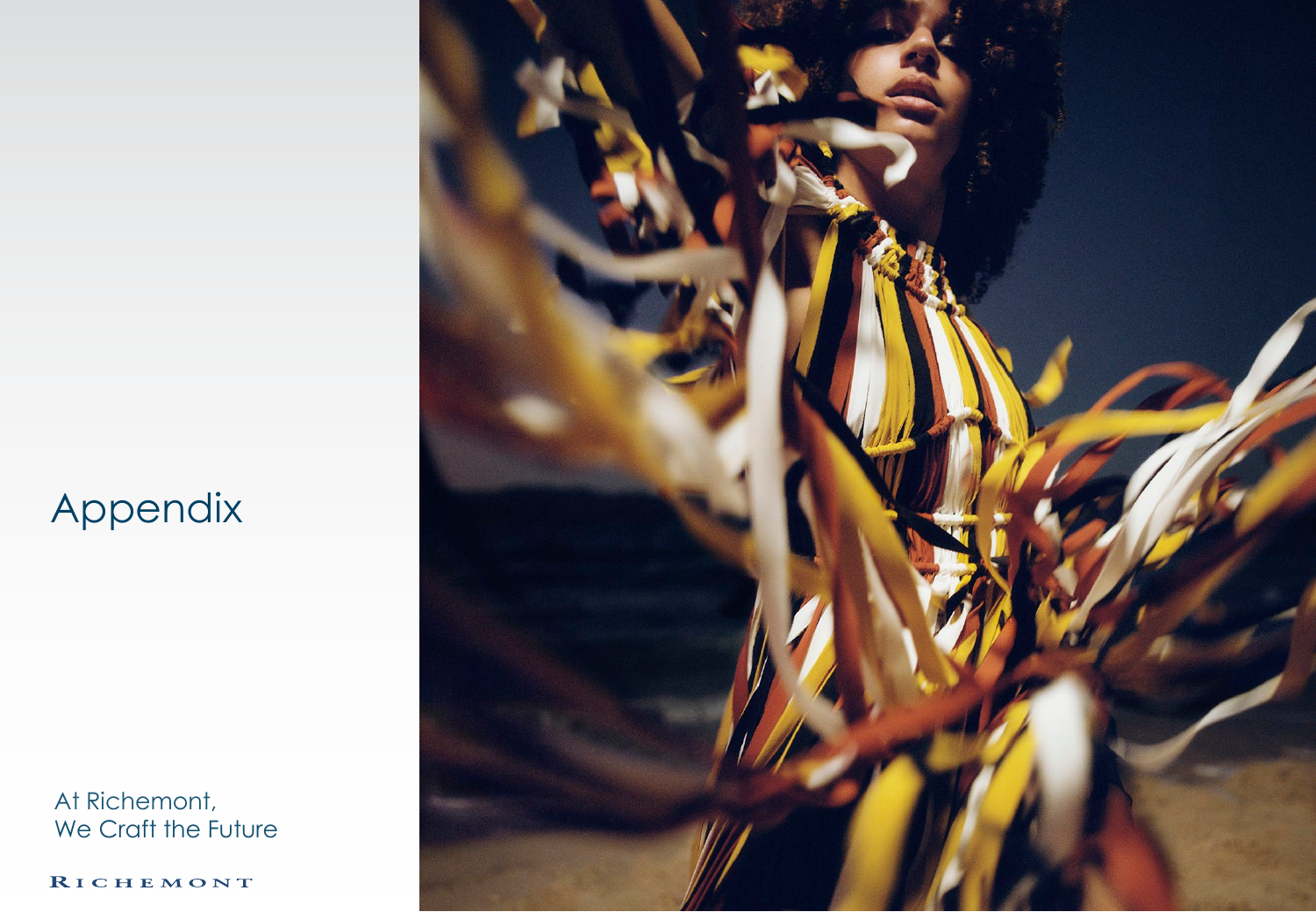### FINANCIAL HIGHLIGHTS

+5%

FY19

| <b>Sales</b><br>$\notin$ million |                         |      |         |             | <b>CR</b>  | <b>HR</b>     | $∈$ million                    | Profit for the year |         |                                            |         |         | $\Delta\%$      |                           |      | <b>Ordinary Dividend*</b><br>CHF 1 A share/10 B shares  |     |                                |     | $\Delta\%$ |
|----------------------------------|-------------------------|------|---------|-------------|------------|---------------|--------------------------------|---------------------|---------|--------------------------------------------|---------|---------|-----------------|---------------------------|------|---------------------------------------------------------|-----|--------------------------------|-----|------------|
| <b>FY22</b>                      |                         |      |         | 19 181 +44% |            | $+46%$        | FY22                           | 10.8%               |         |                                            | 2079    |         | $+61%$          | <b>FY22</b>               | 2,25 |                                                         |     | $\mathscr{U}/\mathscr{U}$ 1.00 |     | $+13%$     |
| <b>FY21</b>                      |                         |      | 13 144  |             | $-5%$      | $-8%$         | FY21                           | 9.8%                |         | 1 289                                      |         |         | $+39%$          | <b>FY21</b>               | 2,00 |                                                         |     |                                |     | $+100%$    |
| <b>FY20</b>                      |                         |      | 14 2 38 | .           | 0%         | $+2%$         | FY20                           | 6.5%                | 931     |                                            |         |         | $-67%$          | <b>FY20</b>               | 1,00 | ----------------------------------<br>$\frac{7}{10.34}$ |     |                                |     | $-50%$     |
| <b>FY19</b>                      |                         |      | 13989   |             |            | $+27\% +27\%$ | FY19                           | 19.9%               |         |                                            |         |         | 2787 +128% FY19 |                           | 2,00 |                                                         |     |                                |     | $+5%$      |
| $\notin$ million                 | Gross profit            |      |         |             | $\Delta\%$ |               | Net cash<br>$\epsilon$ million |                     |         |                                            |         |         | $\Delta\%$      | Capex<br>$\notin$ million |      |                                                         |     |                                |     | $\Delta\%$ |
| <b>FY22</b>                      | 62.7%                   |      | 12 0 27 |             | $+53%$     |               | <b>FY22</b>                    |                     |         |                                            |         | 5 2 5 1 | $+55%$          | <b>FY22</b>               |      |                                                         |     |                                |     | 871+70%    |
| <b>FY21</b>                      | 59.8%                   | 7861 |         |             |            | $-9\%$        | <b>FY21</b>                    |                     |         | 3 3 9 3                                    |         |         | $+42%$          | FY21                      |      | 513                                                     |     |                                |     | $-30\%$    |
| <b>FY20</b>                      | 60.5%                   |      | 8611    |             |            | 0%            | <b>FY20</b>                    |                     | 2 3 9 5 |                                            |         |         | $-5%$           | <b>FY20</b>               |      |                                                         |     | <br>735                        |     | $-11%$     |
| <b>FY19</b>                      | 61.8%                   |      | 8 6 4 5 |             | $+20%$     |               | <b>FY19</b>                    |                     | 2 5 2 8 |                                            |         |         | $-52%$          | FY19                      |      |                                                         |     |                                | 826 | $+70%$     |
| $\notin$ million                 | <b>Operating profit</b> |      |         |             | $\Delta\%$ |               | $\notin$ million               |                     |         | <b>Cash flow from operating activities</b> |         |         | $\Delta\%$      |                           |      | Return on operating assets                              |     |                                |     |            |
| <b>FY22</b>                      | 17.7%                   |      |         | 3 3 9 0     | $+129%$    |               | <b>FY22</b>                    |                     |         |                                            | 4 6 3 8 |         | $+44%$          | <b>FY22</b>               |      |                                                         |     |                                | 23% |            |
| <b>FY21</b>                      | 11.2%                   | 478  |         |             |            | $-3%$         | <b>FY21</b>                    |                     |         | 3 2 1 8                                    |         |         | $+36%$          | <b>FY21</b>               |      |                                                         | 10% |                                |     |            |
| <b>FY20</b>                      | 10.7%                   | 1518 |         |             |            | $-22%$        | <b>FY20</b>                    |                     |         | 2 3 7 0                                    |         |         | $+17%$          | <b>FY20</b>               |      |                                                         | 10% |                                |     |            |

2 026

-15% FY19

13%

\* CHF 0.34 loyalty scheme

**13.9%**

FY19

1 943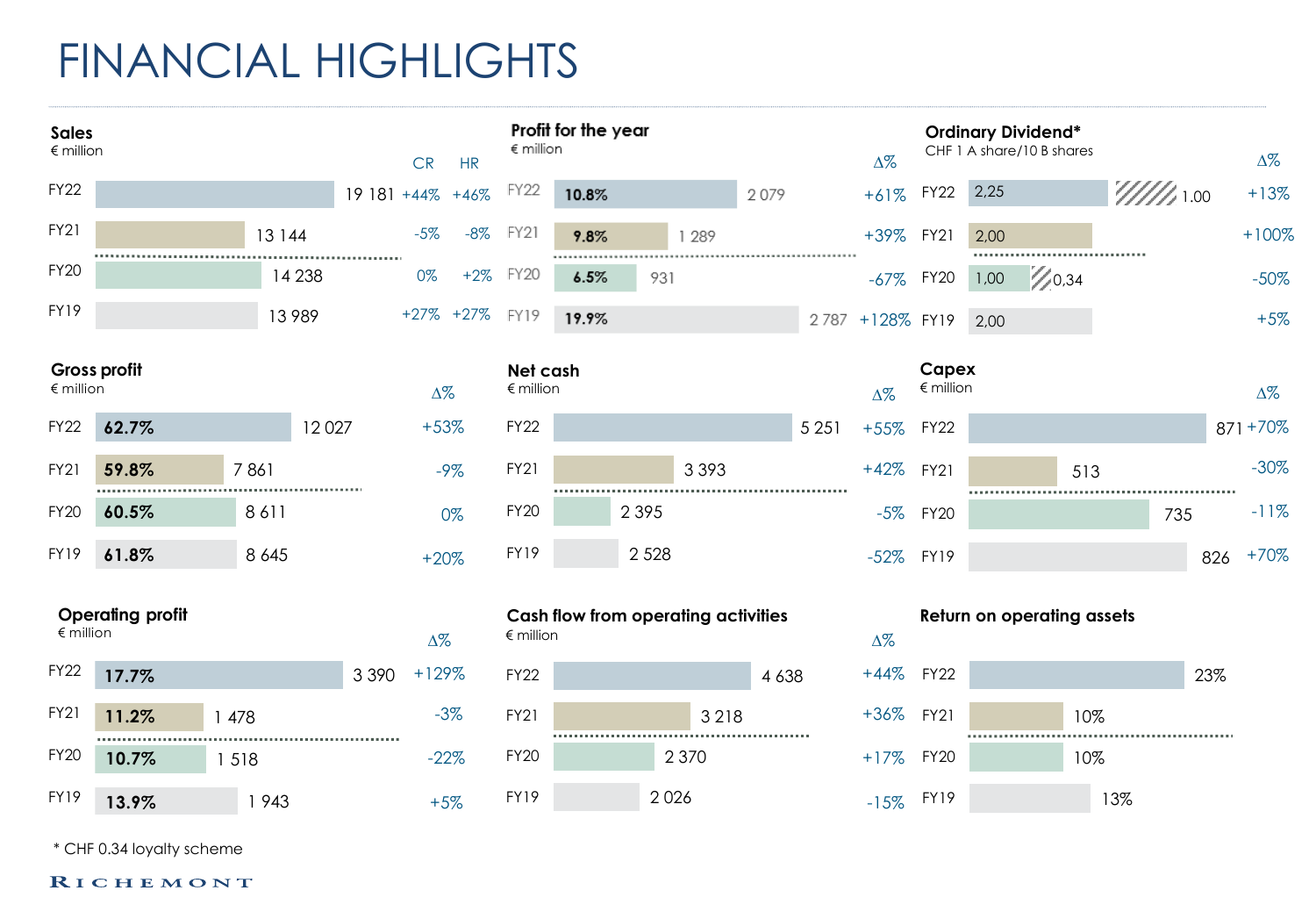## SALES COMPARISON YOY / YO2Y BY BUSINESS AREA

|                               |         |         |         | <b>Constant</b><br>rates | <b>Actual</b><br>rates | <b>Constant</b><br>rates | <b>Actual</b><br>rates |
|-------------------------------|---------|---------|---------|--------------------------|------------------------|--------------------------|------------------------|
|                               | $H1-22$ | $H1-21$ | $H1-20$ | H1-22 vs H1-21           |                        | H1-22 vs H1-20           |                        |
| <b>Jewellery Maisons</b>      | 5097    | 3061    | 3736    | $+69%$                   | $+67\%$                | $+41%$                   | $+36%$                 |
| <b>Specialist Watchmakers</b> | 1679    | 966     | 567     | $+75%$                   | $+74%$                 | $+10%$                   | $+7%$                  |
| <b>Online Distributors</b>    | 278     | 934     | 179     | $+39%$                   | $+37%$                 | $+11%$                   | $+8%$                  |
| Other                         | 935     | 545     | 941     | $+74%$                   | $+72%$                 | $+3%$                    | $-1%$                  |
| Intersegment sales            | $-82$   | $-28$   | $-26$   | $+198%$                  | $+193%$                | $+218%$                  | $+215%$                |
| <b>Total sales</b>            | 8 9 0 7 | 5 4 7 8 | 7397    | $+65%$                   | $+63%$                 | $+24%$                   | $+20%$                 |

|                               | $H2-22$ | $H2-21$ | $H2-20$ | H2-22 vs H2-21 |         | H2-22 vs H2-20 |         |
|-------------------------------|---------|---------|---------|----------------|---------|----------------|---------|
| <b>Jewellery Maisons</b>      | 5986    | 4 3 9 8 | 3 4 8 1 | $+32%$         | $+36\%$ | $+74%$         | $+72%$  |
| <b>Specialist Watchmakers</b> | 756     | 281     | 292     | $+32%$         | $+37\%$ | $+35%$         | $+36%$  |
| <b>Online Distributors</b>    | 1510    | 263     | 248     | $+16%$         | $+20\%$ | $+23%$         | $+21%$  |
| Other                         | 121     | 800     | 847     | $+36%$         | $+40\%$ | $+34%$         | $+32%$  |
| Intersegment sales            | $-99$   | $-76$   | $-27$   | $+29%$         | $+30\%$ | $+277%$        | $+267%$ |
| <b>Total sales</b>            | 10 274  | 7 666   | 6841    | $+30\%$        | $+34%$  | $+51%$         | $+50%$  |

|                               | <b>FY22</b> | <b>FY21</b> | <b>FY20</b> | <b>FY22 vs FY21</b> |        | <b>FY22 vs FY20</b> |         |
|-------------------------------|-------------|-------------|-------------|---------------------|--------|---------------------|---------|
| Jewellery Maisons             | 1083        | 7459        | 7217        | $+47%$              | $+49%$ | $+57%$              | $+54%$  |
| <b>Specialist Watchmakers</b> | 3 4 3 5     | 2 2 4 7     | 2859        | $+50\%$             | $+53%$ | $+21%$              | $+20%$  |
| <b>Online Distributors</b>    | 2 7 8 8     | 2 1 9 7     | 2 4 2 7     | $+26%$              | $+27%$ | $+17%$              | $+15%$  |
| Other                         | 2056        | 345         | 788         | $+51%$              | $+53%$ | $+17%$              | $+15%$  |
| Intersegment sales            | $-181$      | $-104$      | $-53$       | $+74%$              | $+74%$ | $+251%$             | $+242%$ |
| <b>Total sales</b>            | 19 181      | 13 144      | 14 238      | $+44%$              | $+46%$ | $+37%$              | $+35%$  |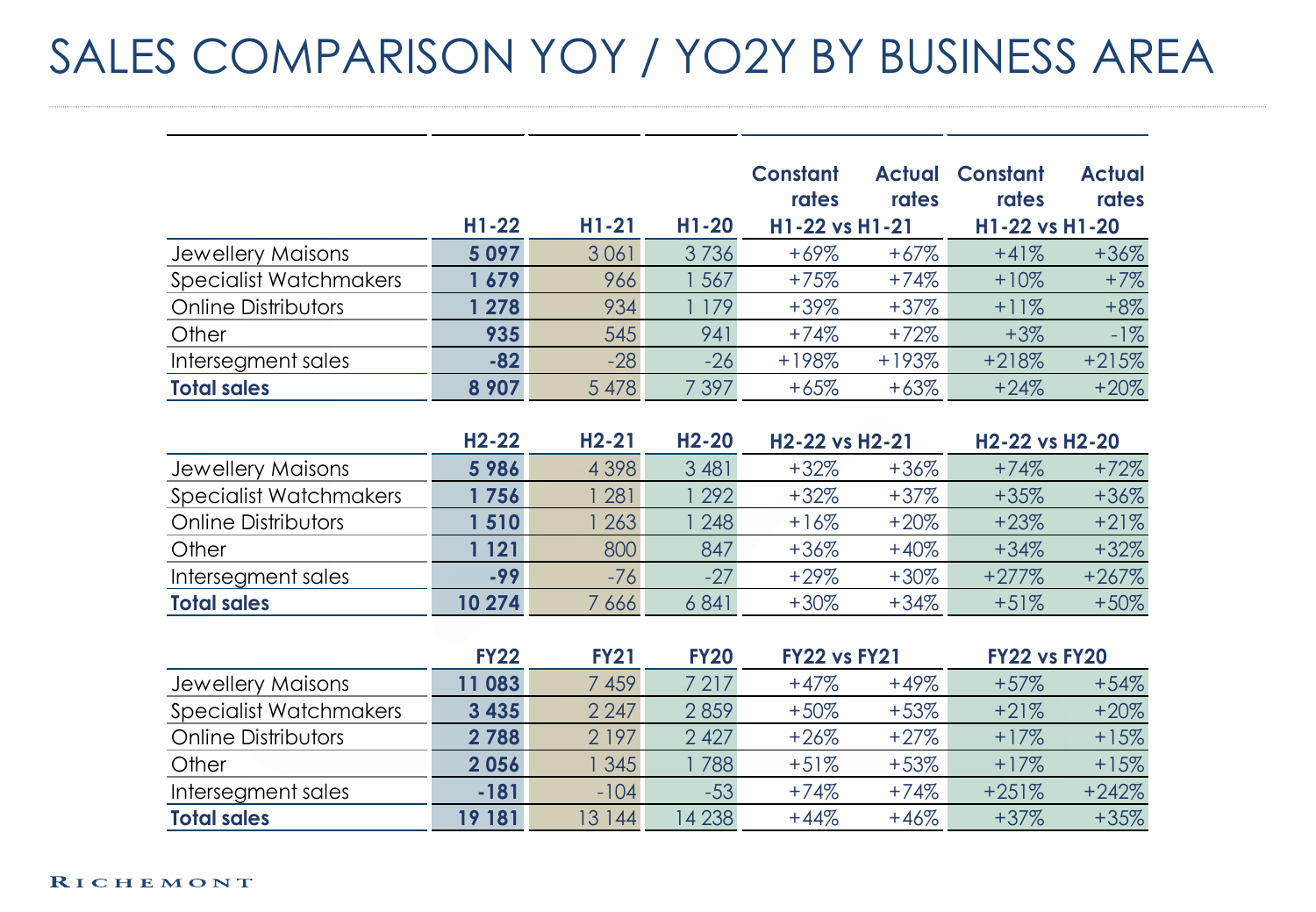## FY22 SALES BY PRODUCT LINE

|                               |             | <b>Group total</b>       |                        |             | <b>Excluding Online Distributors</b> |                        |  |  |
|-------------------------------|-------------|--------------------------|------------------------|-------------|--------------------------------------|------------------------|--|--|
| 12 months<br>€m               | <b>FY22</b> | <b>Constant</b><br>rates | <b>Actual</b><br>rates | <b>FY22</b> | <b>Constant</b><br>rates             | <b>Actual</b><br>rates |  |  |
| Jewellery                     | 8 3 3 8     | $+49%$                   | $+50\%$                | 8 2 9 3     | $+49%$                               | $+51%$                 |  |  |
| Watches                       | 6061        | $+46%$                   | $+48%$                 | 5 8 7 2     | $+45%$                               | $+48%$                 |  |  |
| Clothing                      | 2091        | $+27%$                   | $+28%$                 | 610         | $+50%$                               | $+51%$                 |  |  |
| Leather goods and accessories | 1 562       | $+38%$                   | $+38%$                 | 829         | $+66%$                               | $+67%$                 |  |  |
| Writing instruments           | 417         | $+34%$                   | $+36%$                 | 415         | $+33%$                               | $+35%$                 |  |  |
| Other                         | 712         | $+63%$                   | $+65%$                 | 555         | $+48%$                               | $+49%$                 |  |  |
| <b>Total sales</b>            | 19 181      | $+44%$                   | $+46%$                 | 16 574      | $+48%$                               | $+50%$                 |  |  |







**EXCLUDING ONLINE DISTRIBUTORS**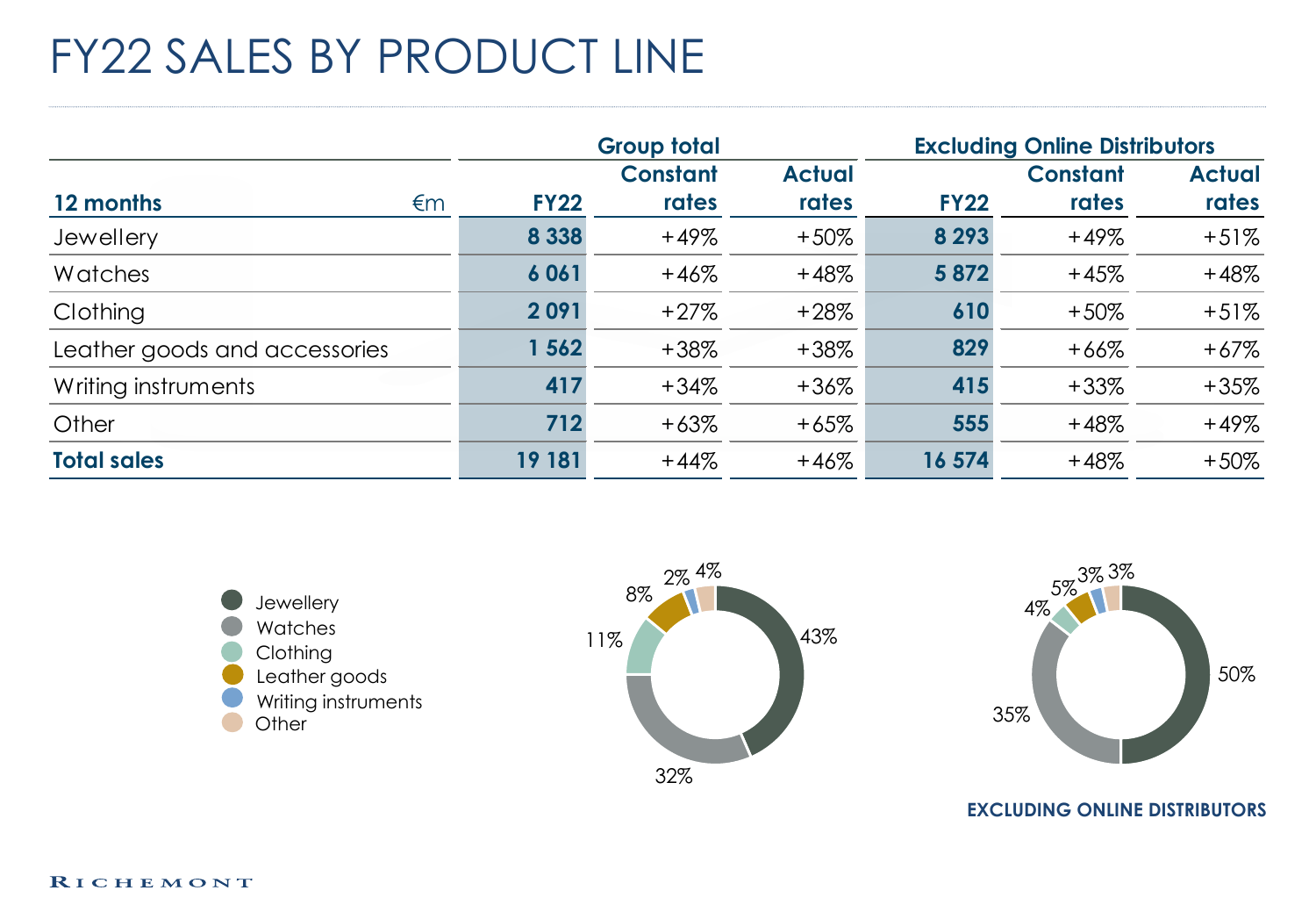### HEDGING

- › **70% of our forecasted net foreign currency cash flow exposure** arising primarily in AED, CNY, HKD, JPY, SGD and USD **is hedged vs CHF and EUR**
- › **In the case of USD, the net exposure** takes into account purchases of precious metals and precious stones
- › Realised and unrealised gains/losses on currency derivative contracts are **recognised in net finance costs**

| 12 months to 31 March 2022 | <b>Average rates</b> |        |  |
|----------------------------|----------------------|--------|--|
| <b>versus CHF</b>          | Actual               | Hedge  |  |
| <b>AED</b>                 | 4.00                 | 4.08   |  |
| <b>HKD</b>                 | 8.48                 | 8.54   |  |
| JPY                        | 122.25               | 115.80 |  |
| SGD                        | 1.47                 | 1.49   |  |
| <b>USD</b>                 | 1.09                 | 1.12   |  |
| <b>versus EUR</b>          | Actual               | Hedge  |  |
| <b>CNY</b>                 | 7.46                 | 8.03   |  |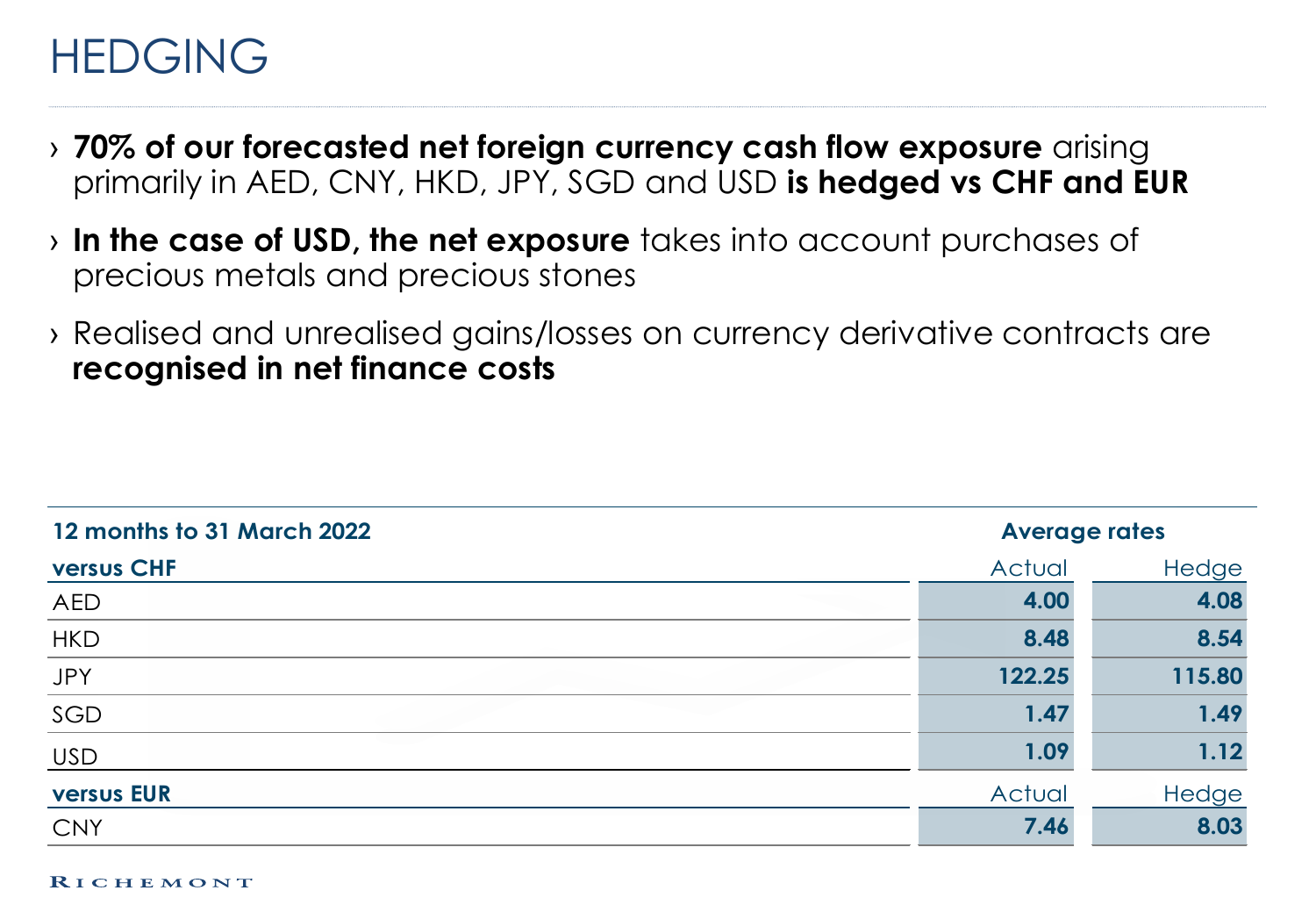### FY22 SALES BY REGION AND BUSINESS AREA

| 12 months<br>€m        | <b>FY22</b> | <b>FY21</b> | <b>Constant</b><br>rates* | <b>Actual</b><br>rates | $%$ of<br>total |
|------------------------|-------------|-------------|---------------------------|------------------------|-----------------|
| Europe                 | 4 4 6 9     | 2955        | $+51%$                    | $+51%$                 | 23%             |
| Asia Pacific           | 7820        | 5 9 3 7     | $+28%$                    | $+32%$                 | 41%             |
| Americas               | 4 2 6 8     | 2 3 8 8     | $+77%$                    | $+79%$                 | 22%             |
| Japan                  | 1 205       | 940         | $+35%$                    | $+28%$                 | $6\%$           |
| Middle East and Africa | 1419        | 924         | $+53%$                    | $+54%$                 | 8%              |
| <b>Total sales</b>     | 19 181      | 13 144      | $+44%$                    | $+46%$                 | 100%            |

| 12 months<br>€m            | <b>FY22</b> | <b>FY21</b> | <b>Constant</b><br>rates* | <b>Actual</b><br>rates | $%$ of<br>total |
|----------------------------|-------------|-------------|---------------------------|------------------------|-----------------|
| Jewellery Maisons          | 11 083      | 7 4 5 9     | $+47%$                    | $+49%$                 | 58%             |
| Specialist Watchmakers     | 3 4 3 5     | 2 2 4 7     | $+50%$                    | $+53%$                 | 18%             |
| <b>Online Distributors</b> | 2 7 8 8     | 2 1 9 7     | $+26%$                    | $+27%$                 | 15%             |
| Other                      | 2056        | 1 3 4 5     | $+51%$                    | $+53%$                 | 10%             |
| Intersegment sales         | $-181$      | $-104$      | $+74%$                    | $+74%$                 | $-1\%$          |
| <b>Total sales</b>         | 19 181      | 13 144      | $+44%$                    | $+46%$                 | 100%            |

\* Movements at constant rates are calculated by translating underlying sales in local currencies into euros in both the current period and the comparative period at the average exchange rates applicable for the financial year ended 31 March 2021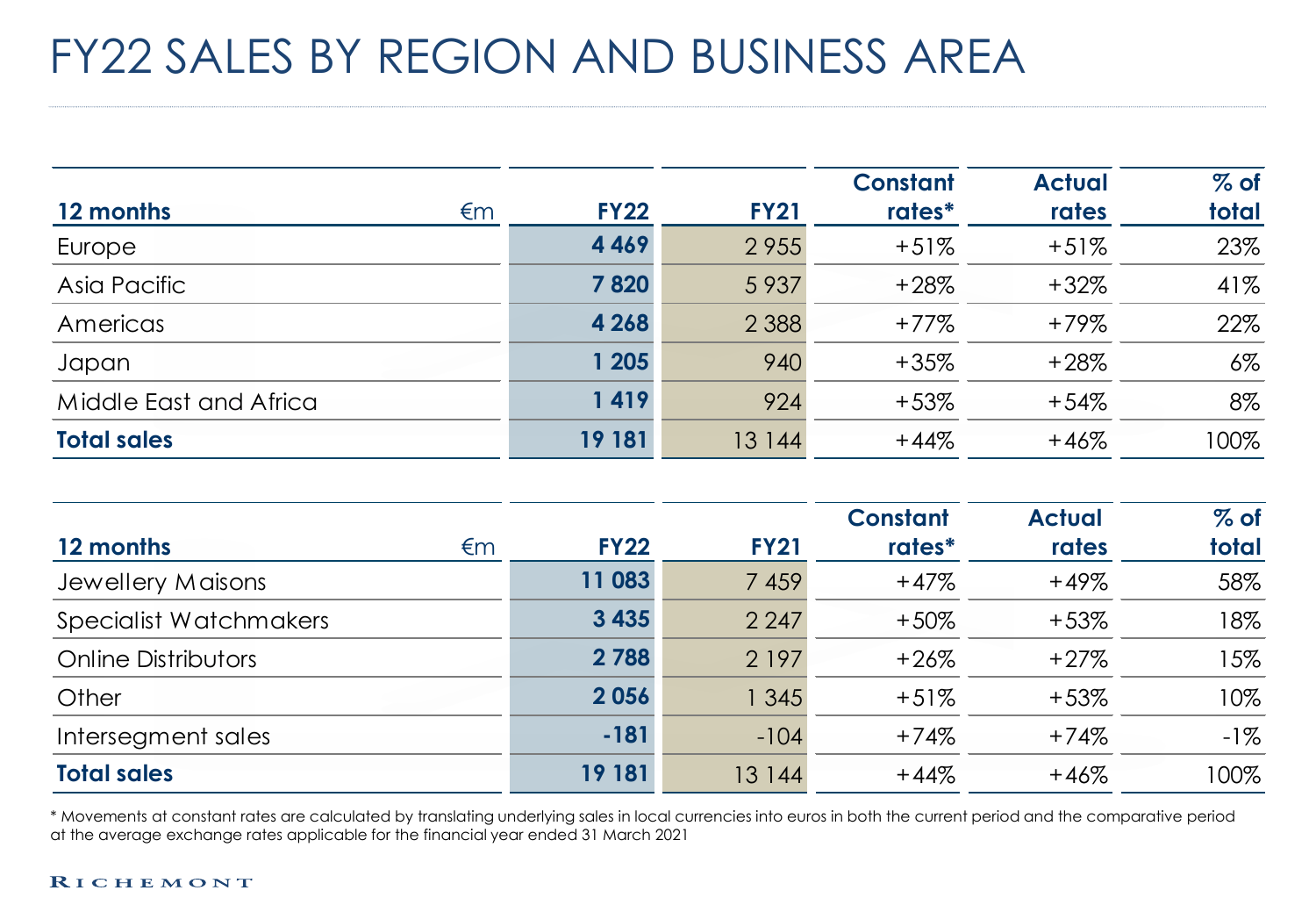# FY22 OPERATING RESULT BY BUSINESS AREA

| 12 months<br>$\epsilon$ m             | <b>FY22</b>   | <b>FY21*</b> | <b>Change</b> |
|---------------------------------------|---------------|--------------|---------------|
| <b>Jewellery Maisons</b>              | 3799          | 2 3 0 9      | $+65%$        |
| <b>Specialist Watchmakers</b>         | 593           | 132          | +349%         |
| <b>Online Distributors</b>            | $-210$        | $-223$       | $+6\%$        |
| Other                                 | $-47$         | $-214$       | $+78%$        |
| Elimination                           | -6            | -6           |               |
| Operating result                      | 4 1 2 9       | 1998         | $+107%$       |
| Valuation adjustments on acquisitions | $-173$        | $-197$       | $-12%$        |
| Corporate costs                       | $-566$        | $-323$       | $+75%$        |
| Central functions                     | $-309$        | $-255$       | $+21%$        |
| Other operating expense, net          | $-257$        | $-68$        | $+278%$       |
| Operating profit                      | 3 3 9 0       | 1478         | $+129%$       |
| 12 months<br>% of sales               | <b>FY22</b>   | <b>FY21*</b> |               |
| مصصد أنجلنا بسجالهن بجل               | <b>24.207</b> | 21.07        |               |

| <b>Jewellery Maisons</b>   | 34.3%    | 31.0%     |
|----------------------------|----------|-----------|
| Specialist Watchmakers     | 17.3%    | 5.9%      |
| <b>Online Distributors</b> | $-7.5%$  | $-10.2\%$ |
| Other                      | $-2.3\%$ | $-15.9\%$ |
| <b>Operating margin</b>    | 17.7%    | 11.2%     |

\* Prior year comparatives have been re-presented as costs previously included with Other have been reclassified to unallocated corporate costs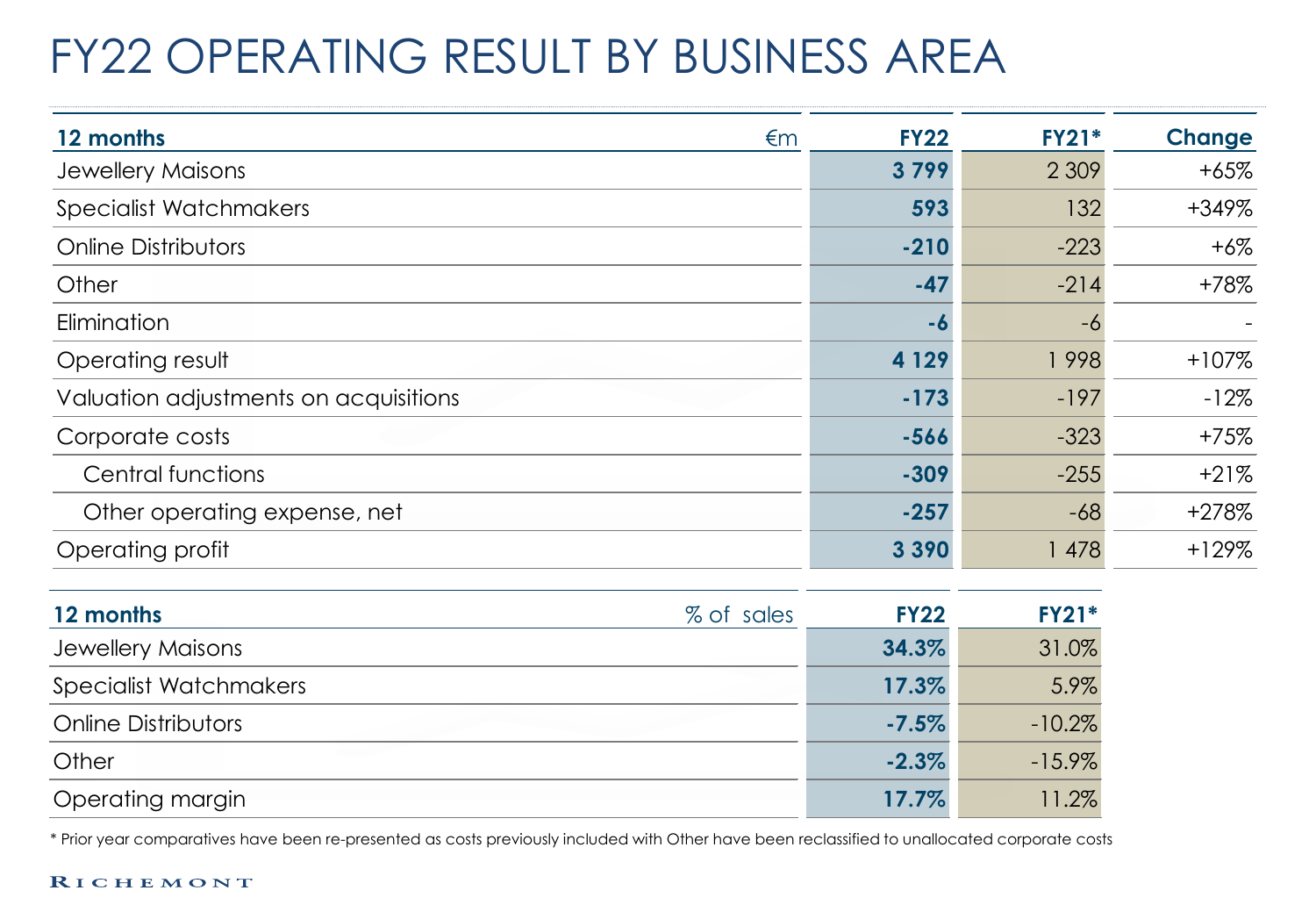### FY22 GROUP RESULTS

| 12 months<br>€m                                | <b>FY22</b> | <b>FY21</b> | <b>Change</b> |
|------------------------------------------------|-------------|-------------|---------------|
| Sales                                          | 19 181      | 13 144      | $+46%$        |
| Cost of sales                                  | $-7154$     | $-5283$     | $+35%$        |
| Gross profit                                   | 12027       | 7861        | $+53%$        |
| Net operating expenses                         | $-8637$     | $-6383$     | $+35%$        |
| Operating profit                               | 3 3 9 0     | 1 478       | $+129%$       |
| Net finance (costs)/income                     | $-844$      | 25          | <b>NR</b>     |
| Share of equity-accounted investments' results | 31          | 12          | $+158%$       |
| Profit before taxation                         | 2 5 7 7     | 1 515       | $+70%$        |
| Taxation                                       | $-498$      | $-226$      | $+120%$       |
| Profit for the year from continuing operations | 2079        | 1 289       | $+61%$        |
|                                                |             |             |               |
| Cash flow from operating activities            | 4 6 38      | 3 2 1 8     | $+1420m$      |
| Net cash                                       | 5 2 5 1     | 3 3 9 3     | $+1858m$      |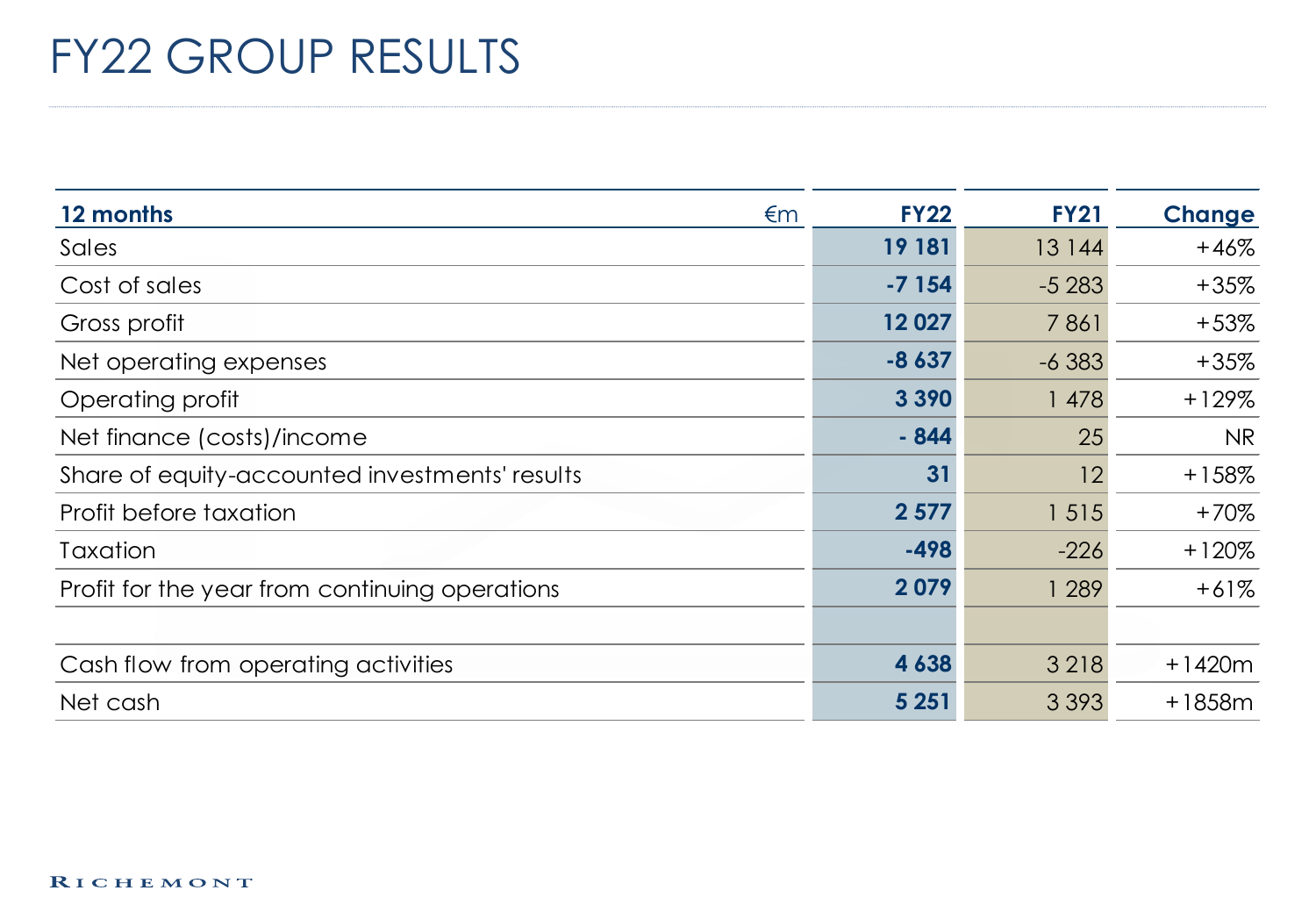### SUMMARY BALANCE SHEET AND INVENTORY

| at 31 March<br>$\epsilon$ m                         | <b>FY22</b> | <b>FY21</b> |
|-----------------------------------------------------|-------------|-------------|
| Non-current assets                                  | 14 602      | 14 153      |
| Current assets                                      | 25 3 84     | 21 20 6     |
| Non-current liabilities                             | 9616        | 9 3 3 9     |
| <b>Current liabilities</b>                          | 10 507      | 8 1 3 6     |
| Equity attributable to owners of the parent company | 19814       | 17774       |
| Non-controlling interests                           | 49          | 110         |
| Equity                                              | 19863       | 17884       |
|                                                     |             |             |
| including                                           |             |             |
| Net cash                                            | 5 2 5 1     | 3 3 9 3     |

| at 31 March                        | €m              | <b>FY22</b> | <b>FY21</b> |        | Change  |
|------------------------------------|-----------------|-------------|-------------|--------|---------|
| Finished goods                     |                 | 5 0 2 2     | 4 4 7 2     | $+550$ | $+12%$  |
| Raw materials and work in progress |                 | 2 0 7 7     | 847         | $+230$ | $+12\%$ |
| <b>Total</b>                       |                 | 7099        | 6319        | $+780$ | $+12%$  |
| Number of months of cost of sales  | <b>Rotation</b> | 15.1        | 18.3        |        |         |